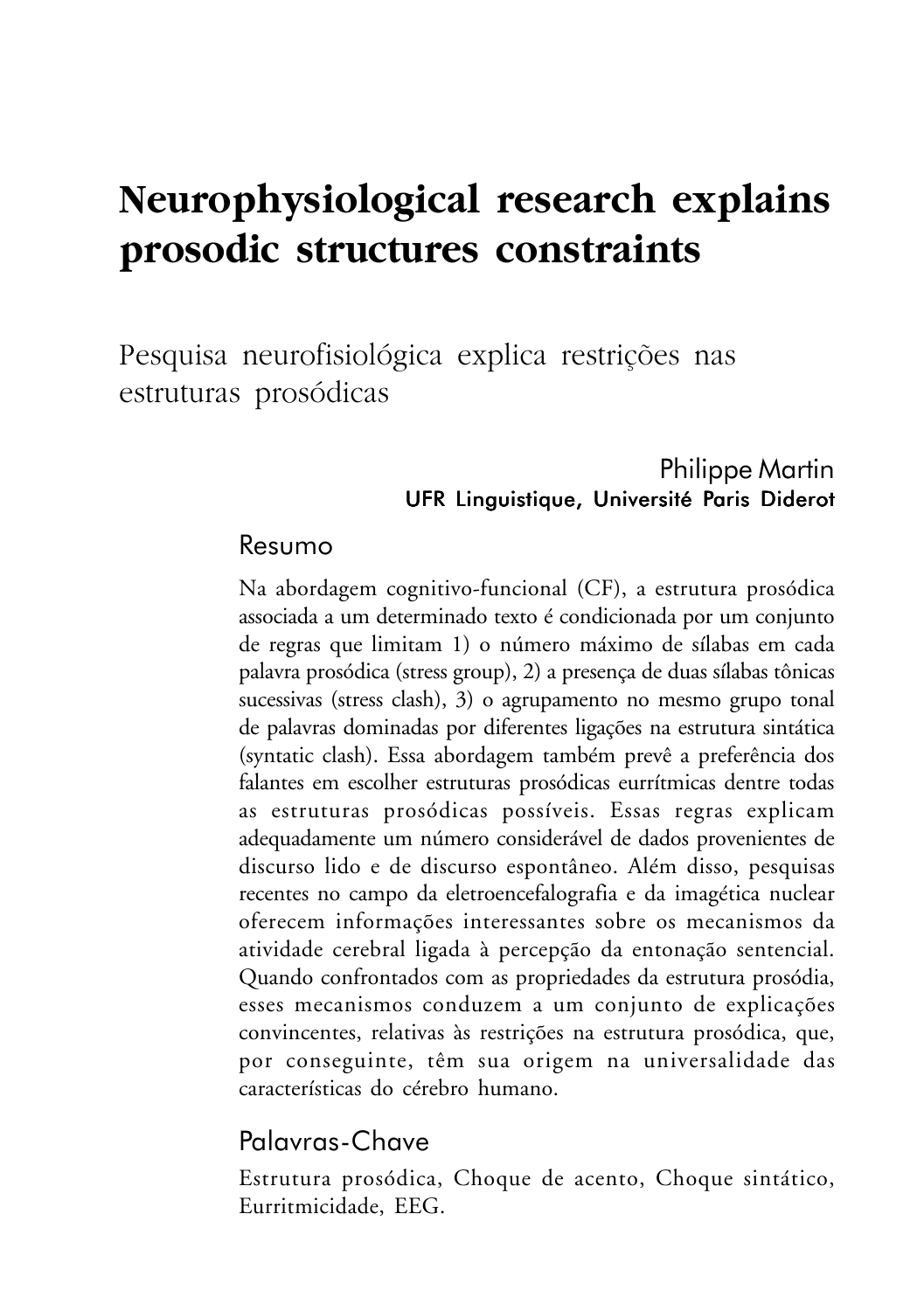### Abstract

In the Functional-Cognitive (FC) approach, the prosodic structure associated with a given text is constrained by a set of rules limiting 1) the maximum number of syllables in each prosodic word (stress group); 2) the presence of two successive stressed syllables (stress clash); 3) the grouping in the same stress group of words dominated by distinct nodes in the syntactic structure (syntactic clash). It also predicts the observed preference of speakers to choose eurhythmic prosodic structure among all possible prosodic structures. These rules give a proper account of numerous data made on both read and spontaneous speech. Besides, recent research in the domain of electroencephalography

and nuclear imagery gives interesting details about the mechanisms of brain activity linked to the perception of sentence intonation. When confronted with the prosodic structure properties, these mechanisms lead to a set of convincing explanations pertaining to the prosodic structure constraints, which therefore find their origin in the universality of human brain characteristics.

### Keywords

Prosodic structure, Stress clash, Syntactic clash, Eurhythmicity, EEG.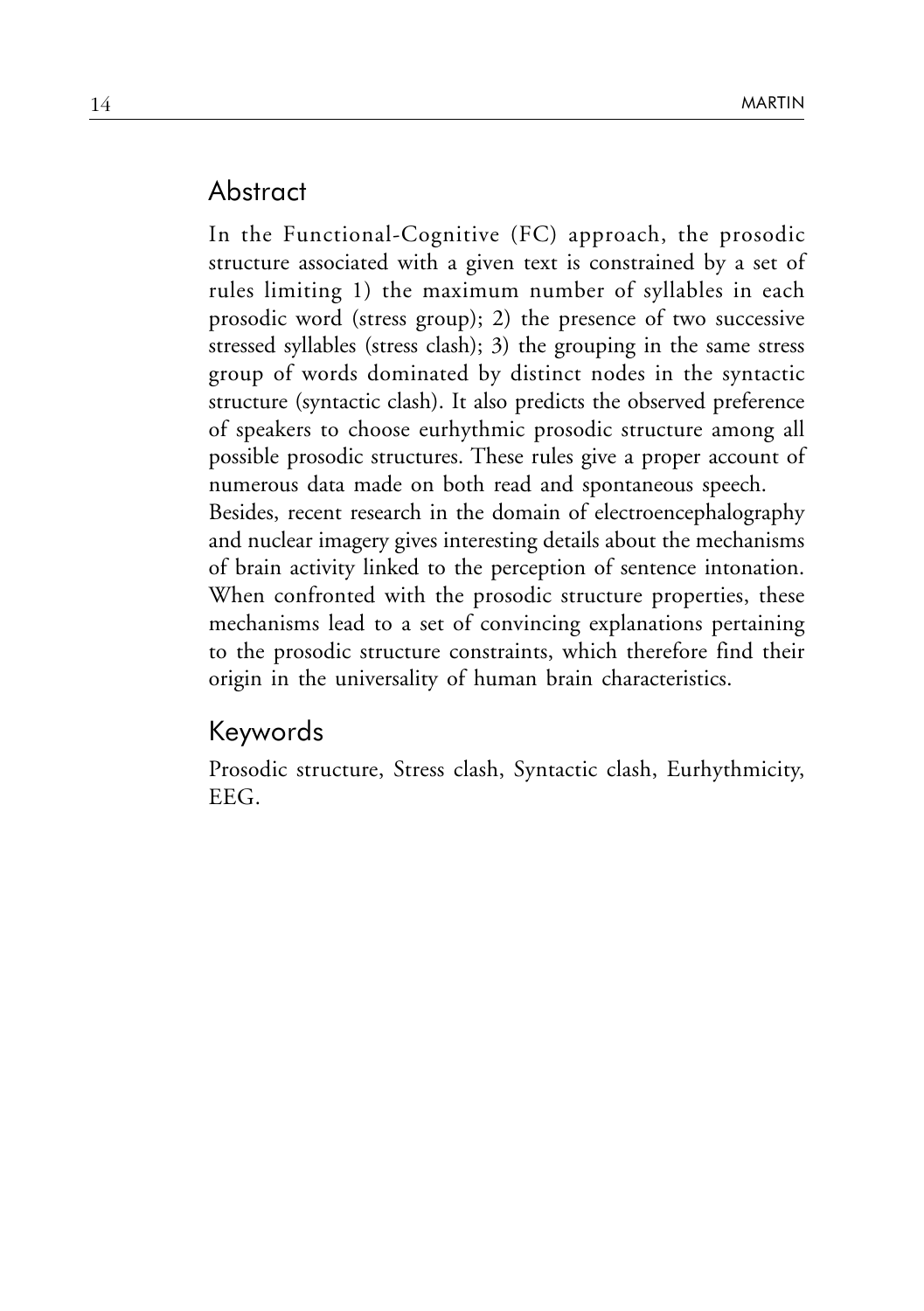#### Models for the prosodic structure

For two decades at least, the so-called Autosegmental-Metrical (AM) model has been dominant in intonation phonology. In this model, the prosodic structure organizes hierarchically prosodic events (PE) in three non-recursi or two decades at least, the so-called Autosegmental-Metrical (AM) model has been dominant in intonation phonology. In this model, the prosodic structure organizes hierarchically prosodic events (PE) in three nouns adjectives and adverbs) and function words Wf (conjunctions, pronouns,…) into accentual phrases (AP); a second level groups AP into intonation phrases (IP); finally a phonological utterance (PU) eventually groups sequences of IP.

The prosodic events PE are aligned on accentual phrases' specific syllables and are described as sequences of tones belonging to the ToBI notational system (tones and break indices). This system uses High (H) and Low (L) symbols to transcribe melodic targets as perceived or observed on fundamental frequency curves obtained from the speech signal acoustic analysis.

However, other approaches have been proposed to model sentence intonation. One of the developed models for Romance languages, called Functional-Cognitive (FC), considers the prosodic structure as an a priori independent hierarchical organization of stress groups (equivalent to prosodic words PW) associated with syntax and constrained by a set of specific rules.

These rules pertain to the properties of prosodic words and the way they can form a prosodic structure (PS). More specifically (MARTIN, 2009), they are:

- a. Stress clash rule: no PS can have consecutive stressed syllables, unless sufficiently separated in time. *Du vin 'rouge* "some red wine" with a stressed syllable on *'vin* is only possible with a pause between the two stressed syllables *du 'vin* # '*rouge*;
- b. Syntactic clash rule: no prosodic word syntagm (i.e. a group of stress groups) is allowed if any of its components is dominated by distinct nodes in the syntactic structure. *Le frère de Max aime le café* "Max's brother likes coffee" cannot be prosodically parsed into [*Le frère de*] [*Max aime le*] [*café*] stress groups;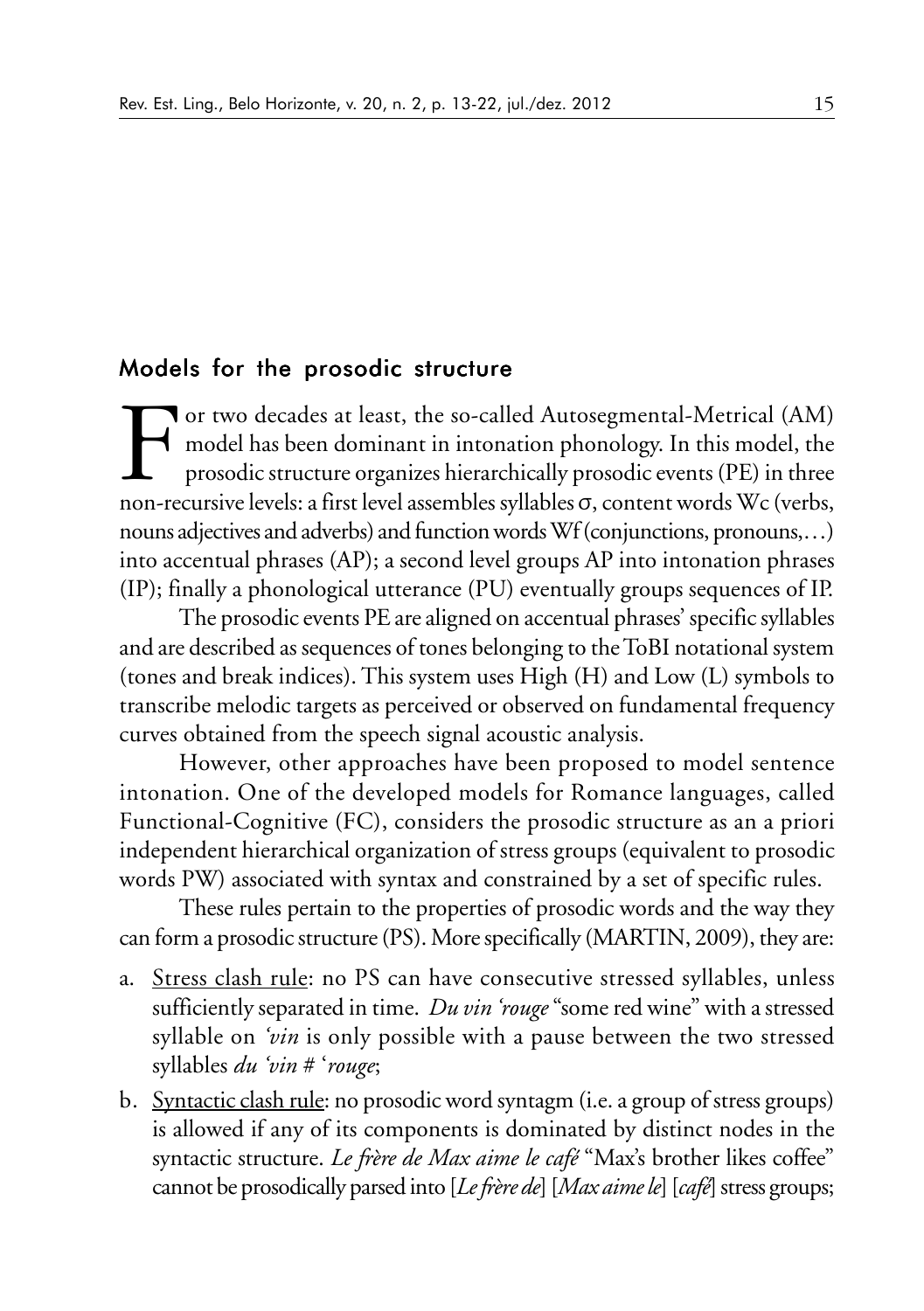- c. Maximum number of syllables rule: a prosodic word cannot contain more than 7 syllables. If it does, as in the word *paraskevidekatriapho'bie* "fear of Friday 13", it would require at least two stressed syllables: *paraske'videkatriapho'bie*;
- d. Eurhythmicity rule: among all possible PS that can be associated with a given syntactic structure, speakers will favor the most eurhythmic one (i.e. the one that balances the number of syllables in prosodic words syntagms in equivalent levels in the PS). So the prosodic phrasing [*Marie 'aime*] [*les choco'lats*] "Mary likes chocolates" is preferred to the phrasing congruent to syntax [*Ma'rie*] [*aime les choco'lats*]. Alternatively, this latter realization would involve the insertion of a pause in order to balance the duration of both stress groups [*Ma'rie*] # [*aime les choco'lats*];
- e. Planarity rule: all PS are planar; no tangled structures are admitted. This rule derives from the limited capabilities for prosodic markers instantiated by prosodic events (PE) to indicate a dependency relation towards another marker not immediately adjacent to the group considered. Forming a hierarchy with the stress groups A, B and C in the sequence A B C where A and C form a first prosodic syntagm, which then forms a group with B at a later stage is not allowed: \*[A[B]C].

The main differences of this approach with the AM model are as follows:

- a. Classically in the literature, stress clash can be resolved either by the cancellation of the first stress involved (as in *vin 'rouge*, "red wine") or by shifting the first stress to the left (as in *'café 'noir* "black coffee"). However, in French and in other Romance languages, depending on the syntactic structure, stress clash is possible. In *Max aime le ca'fé 'noir* "Max likes his coffee black" for example, as an answer to the question *Comment Max aimet-il son café?* "How does Max likes his coffee?" whereas the realization of a stress shift as in *Max aime le 'café 'noir* "Max likes black coffee" would answer the question *Qu'est ce que Max aime boire ?* "What does Max like to drink?";
- b. In French, prosodic words do not necessarily contain a unique lexical word (Adjective, Noun, Verb or Adverb). Actually, they can contain just one syllable (as in *po-li-ment* as an emphasis to the word *poliment* "politely" where all syllables are pronounced separately for emphasis, or more than one lexical word (as in *Max aime le ca'fé* "Max likes coffee"), as long as the number of syllables does not exceed 7 syllables;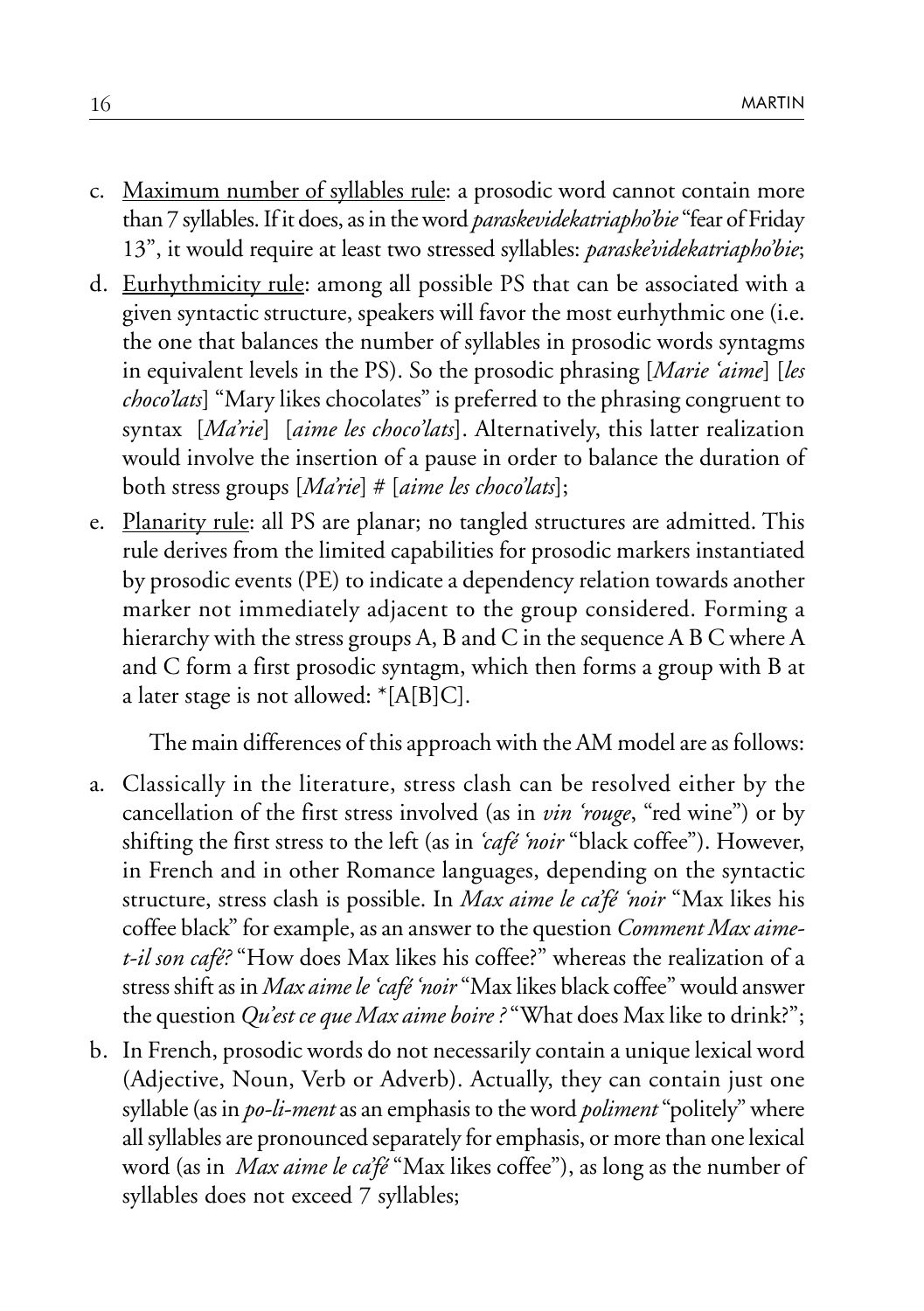- c. The AM prosodic structure is non-recursive, whereas the FC is. This difference may stem from the fact that very short sentences were used as experimental justifications in AM driven data analysis. In contrast, the FC approach was designed from an extensive set of both read and spontaneous speech data;
- d. The AM model uses the ToBI transcription system, which does not take duration parameters into account. The ToBI system has no explicit provision to describe temporal aspects of sentence intonation other that the perceived break durations (which is seldom used);
- e. While other transcription systems are either available or could be more or less easily adapted to fit specific properties of a given language, the quasi exclusive use of the ToBI system involves an oversimplification of the description of melodic events. Oversimplification sometimes compensated at a later stage by complex tone alignment rules aimed at better taking the phonetic details of melodic movements into account;
- f. Contextual properties of prosodic events are almost always ignored, whereas the FC model uses contextual acoustic features to describe prosodic events correlated to the PS;
- g. In early versions of the AM framework, the prosodic structure was assumed to be congruent with the sentence's syntactic structure. This implies that only one prosodic with structure could be associated to given sentence. Even if congruence with syntax is not necessarily retained today as obligatory, it is rare to find an author considering the possibility of associating more than one prosodic structure with a given syntactic structure.
- h. As other less known theoretical approaches, AM ignores a basic property of sentence intonation, i.e. to be encoded by prosodic events encoded and decoded sequentially by the speaker and the listener along the time axis. Therefore, it may be misleading to consider prosodic events on a piece of paper as emerging at once to represent the prosodic structure, as they appear in reality in a timely fashion one after the other. This dynamic time domain aspect may modify the way we envision sentence intonation and the prosodic structure;

About this last point, the FC approach envisions the perception of the sequences of syllables by the listener as follows: in the process, the flow of syllables is stored in a short time listener memory that can only accumulate a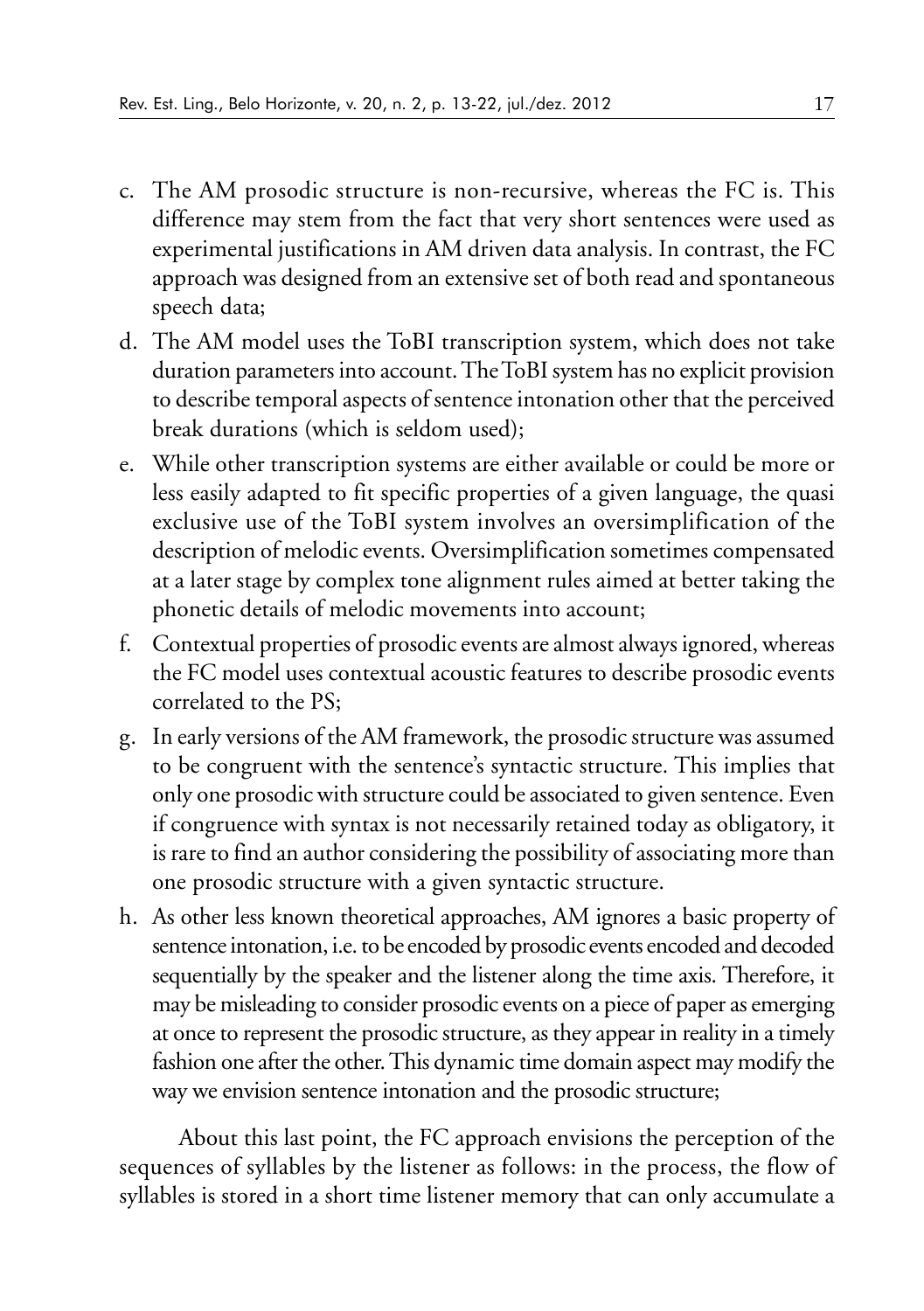limited number of syllables, in the order of 7 +/- 2 (actually this limit depends on the speech rate, as discussed below). See Miller (1956) for short term memory limitations for objects belonging to the same class. To avoid overflow, this sequence of syllables has to be converted into some higher order linguistic unit, the stress group (which rarely correspond to orthographic words). This conversion is triggered by specific processes, involving the presence of a stressed syllable (in final position of the syllabic sequence in French), the direct identification in known patterns in the sequence, and by rhythmic properties identified in the syllabic sequence.

Stress groups parsed from the flow of syllables are not simply concatenated in a flat prosodic structure. Instead, they are hierarchically grouped into prosodic syntagms until the whole structure is formed. This hierarchy is reconstituted by the listener thanks to the differentiations existing between prosodic events, differentiations encoded by the speaker and instantiated mainly (at least in French) by melodic contours located on stressed syllables. The identification of these melodic contours into classes allows the listener to assemble strings of prosodic words belonging to the same level, and to concatenate at various levels the prosodic syntagms formed by this process. This Storage-Concatenation mechanism suggests that the prosodic events acting as markers of the prosodic structure should not be considered globally, but locally, and that their realizations should be analyzed in context relatively to the necessary and sufficient contrasts to be maintained by the speaker.

#### Delta and Theta EEG waves

The formal constraints cited above limit the number of possible prosodic structures that can be associated with a given syntactic structure, thus with a given text (the AM approach rarely considers more than one prosodic structure for a given text). Several recent neurophysiological studies lead to consider hypotheses giving convincing explanations to the PS rules, making them not only the result of constraints established from detailed data observations, but also rooting them in mechanisms specific to the human brain. These studies essentially use the evoked potentials techniques (EEG, electroencephalography) to establish possible correlations between some brain activity and the processing of speech perception of intonation by listeners. In some instances, magnetic resonance imagery is also used by some authors,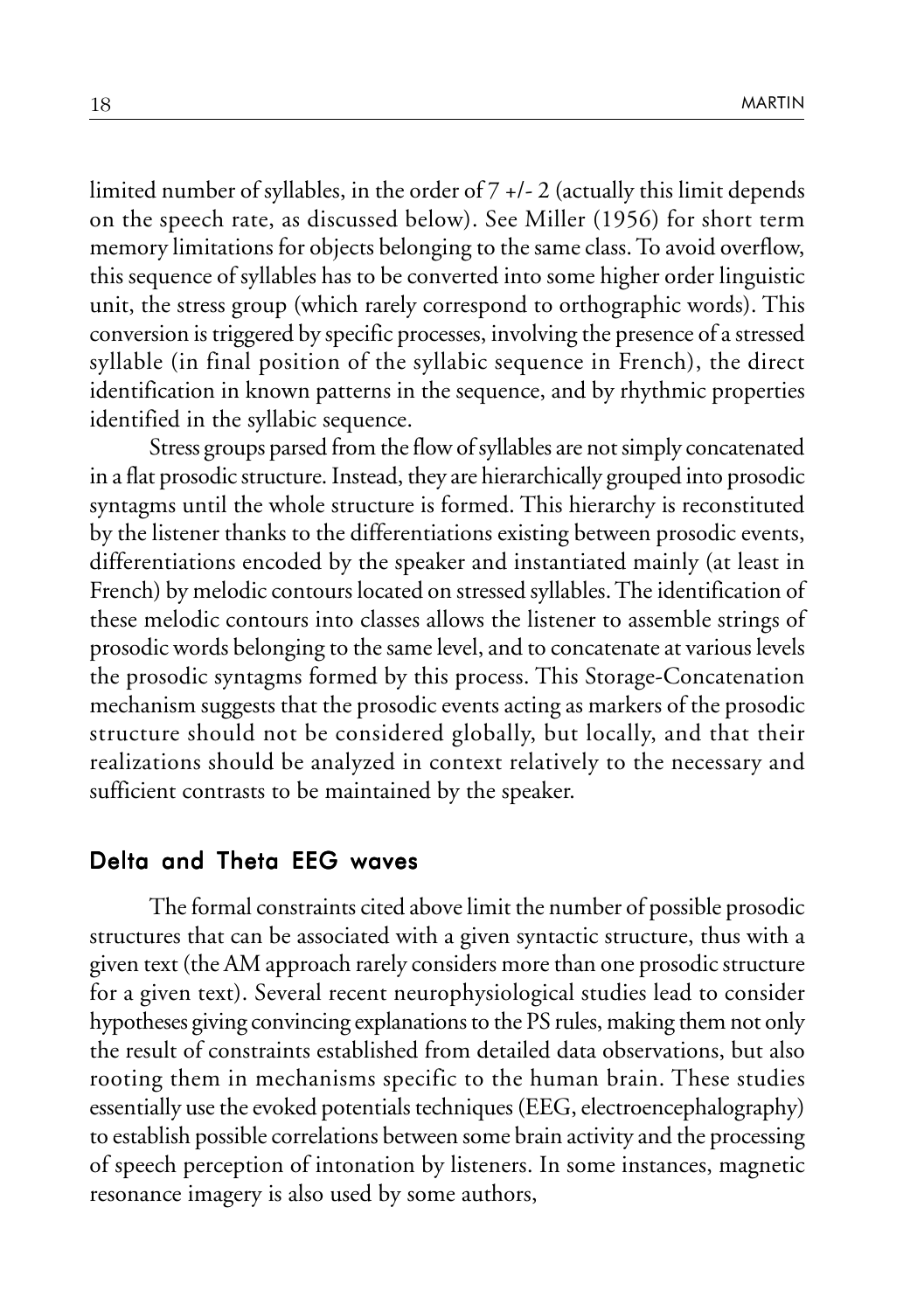With these techniques, Steinhauer & al. (1999) for example showed that the processing of the prosodic structure by listeners preceded syntactic parsing. Later, Gilbert & Boucher, (2007) and Obrig & al. (2010) demonstrated that segmentation of the syllabic flow into stress groups was realized by two concurrent process, involving prosodic tags and direct pattern matching of sequences already stored in listener memory (the latter process being more time consuming). For adults, these processes lead to a preferred right brain lateralization for prosodic information, and a preferred left brain lateralization for information already stored in memory (lexical access). According to Wartenburger & al. (2007), this hemispheric specialization appears in children above 4 years old in the language acquisition process.

Isel  $\&$  al. (2005) have also highlighted the differences in processing time between prosodic information and lexical information, access to which obviously requires more time, particularly when the sequence presents syntactic "errors" or is less frequently used.

Following Friederici's (2002) proposals, all these observations lead to the following hypothesis, allowing the drafting of a coherent set of explanations to give an appropriate account of the constraints rules quoted above. We know that cortex waves Delta and Theta, among others, govern the flow of information from neuronal sets to other neuronal sets. The functions of these waves have been particularly described in sleep studies, and their frequencies vary for Delta waves from 1 to 4 Hz, and for Theta waves from 4 to 10 Hz (values vary slightly among authors). If considered in terms of periods rather than frequencies, the variations are 250 ms to 1000 ms for Delta, and 100 ms to 250 ms for Theta waves. The average observed values pertaining to syllabic durations, say 100 ms to 250 ms, and for stress group duration, about 250 ms (including pauses in the case of consecutive stressed syllables) to 1000 ms (for longest stress groups) suggest that 1) Theta waves may synchronize syllabic perception by listeners, and 2) that Delta waves may synchronize the transfer of sequences of syllables into another part of memory storing larger linguistic units.

This interpretation would provide an explanation about the variation of duration of stress groups, from 250 ms to 1000 ms, which corresponds to the Delta period variations, as well as the variations of syllabic duration, from 100 ms to 250 ms also, constrained by mechanical properties of human articulators. The Theta waves would then synchronize the perception of syllables, and the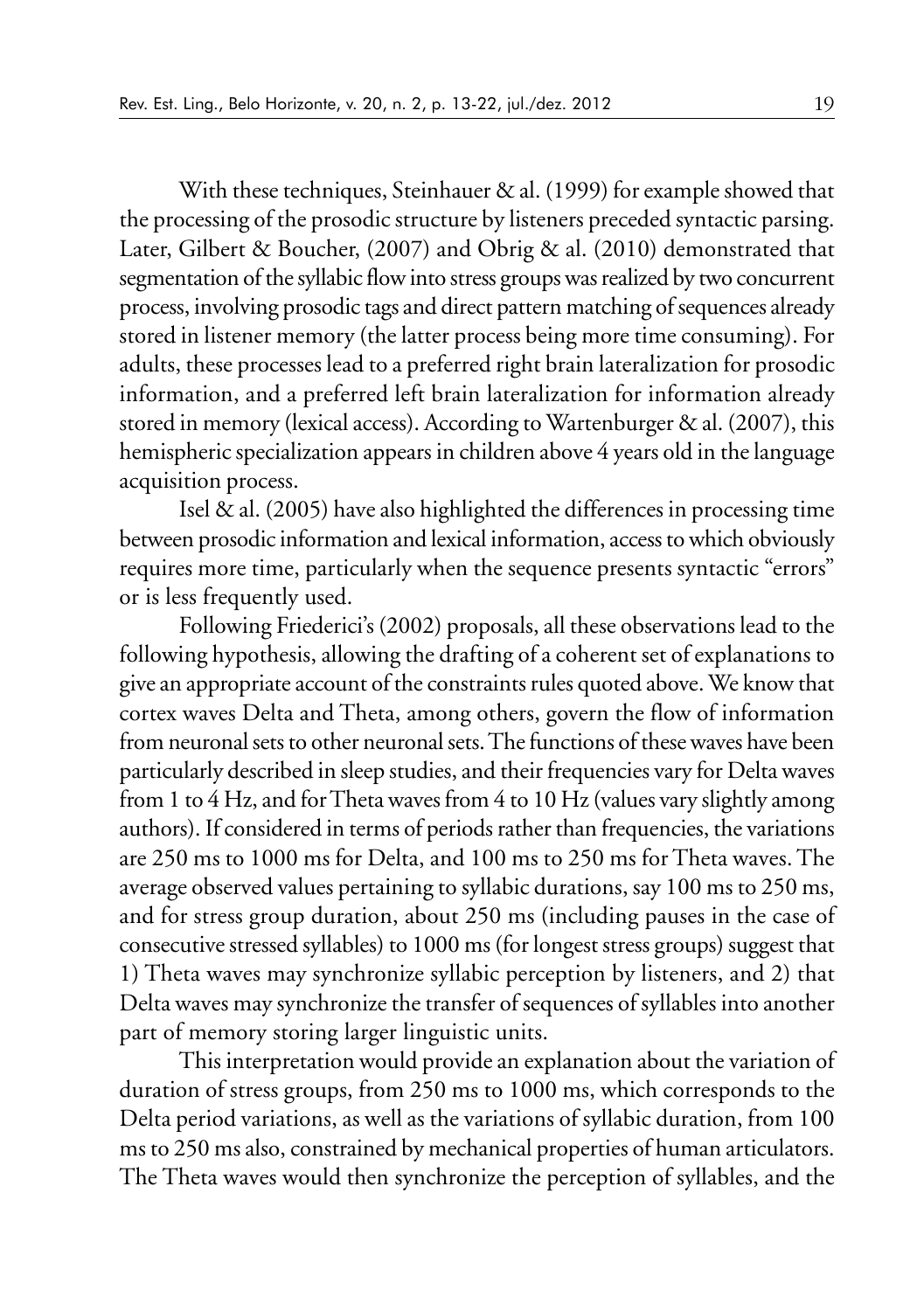Delta waves the perception of stress groups, or more precisely the conversion of sequences of syllables stored in short term memory into larger linguistic units (FIG. 1).



FIGURE 1 - Synchronization of syllabic perception by Theta waves and of stress groups by Delta waves.

Furthermore, this interpretation leads to specific explanations perfaining to the constraints given above limiting the number of possible prosodic structures that can be associated with a given text:

- a. Stress clash is indeed allowed, but requires a minimal time interval of about 250 ms between successive stressed syllables. This amount of time corresponds to the minimal period value for Delta waves;
- b. The 7 syllables rule defining the maximum number of syllables in any stress group is in fact determined by the maximum value of Delta waves period, i.e. about 1000 ms. The maximum number of syllables is thus defined by the speech rate inside a 1000 ms stress group. In spontaneous speech in French, for example, the analysis of "*parler jeune*", speech style of the young generation in large city suburbs, can reach 12 to 15 syllables;
- c. The syntactic clash constraint is explained by the identification time necessary to recognize wrong or unknown syllabic sequences. The violation of this constraint involves a time consuming revision of the initial phrasing realized by the listener on the base of prosodic information, i.e. stress groups stressed syllables. This explains as well why abandoned stress groups are repeated or reformulated with a complete, and not a partial, stress group (MARTIN, 2009);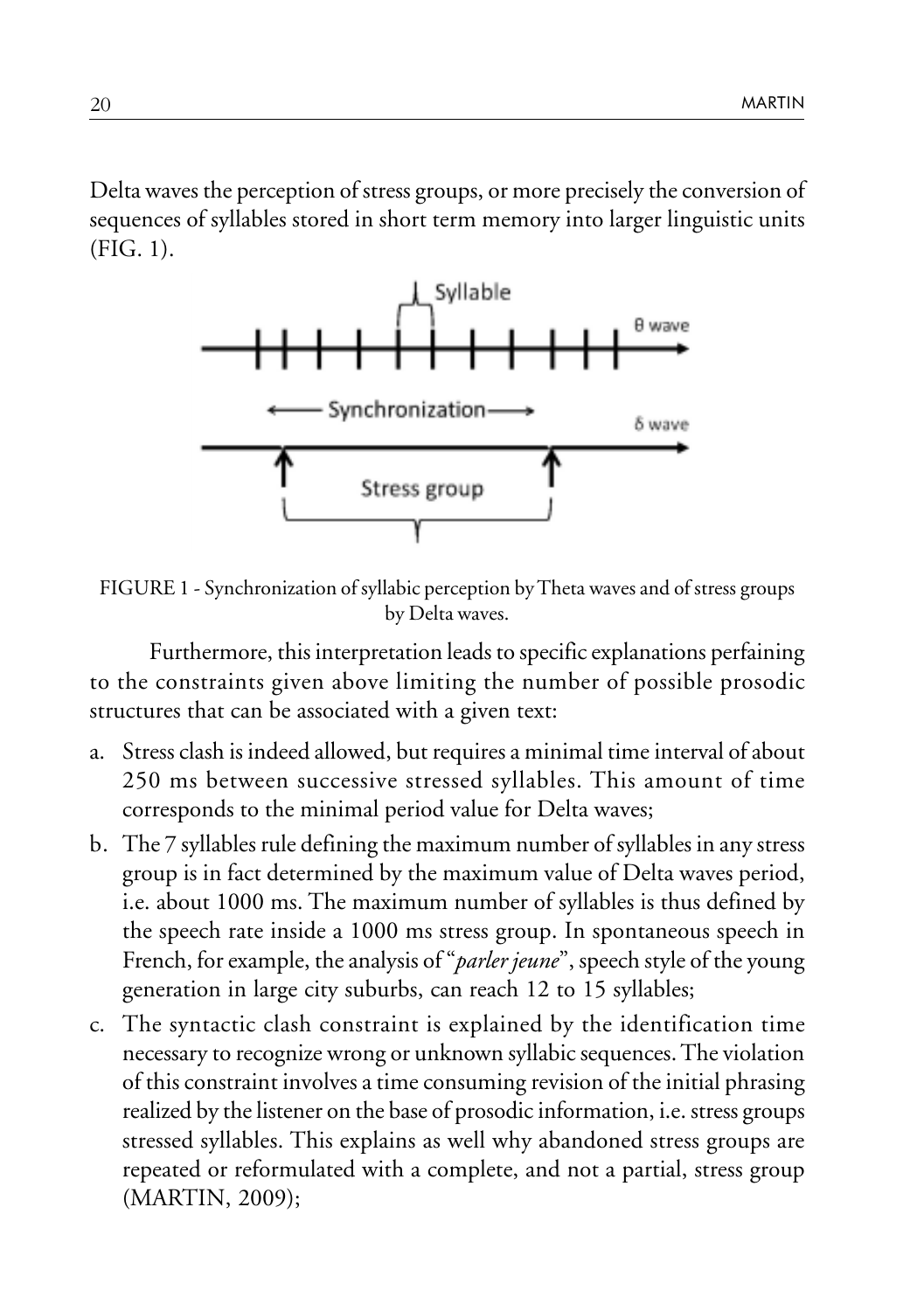d. Eurhythmy, i.e. the preference among all possible constrained prosodic structures for balanced number of syllables at every level of the prosodic structure or for modulations of speech rate in order to balance the duration of groups at the same level, is explained by the difficulty in modifying successive periods of synchronization performed by Delta waves with extreme values, varying for example from 250 ms to 1000 ms for the next period.

#### Conclusion

The Functional-Cognitive approach involves a set of constrains that allow one to define well-formed prosodic structures that can be associated with a given text. When considered in the light of recent neurocognitive research pertaining to the perception of sentence intonation, an explanatory hypothesis can be proposed, linking the prosodic constrains to properties of human brain activity: the syllabic durations can be linked to Theta EEG waves, and the conversion of sequences of syllables into stress groups (prosodic words) can be connected to Delta EEG waves, as the range of period variations of these EEG waves correspond to those of syllables and stress groups, respectively. It can then be assumed that Theta and Delta waves synchronize the perception of syllables and the conversion of strings of syllables into stress groups in the listener's short time memory. This hypothesis leads to a complete explanation of the origin of the prosodic structure constraints and a better comprehension of the mechanisms underlying the association of intonation and syntax in the sentence.

### References

FRIEDERICI, A. D. Towards a neural basis of auditory sentence processing. *Trends in Cognitive Sciences*, v. 6, n. 2, p. 78-84, 2002.

GILBERT, A.; BOUCHER, V. What do listeners attend to in hearing prosodic structures? investigating the human speech-parser using short-term recall. *Proc...* p. 430-433, 2007.

ISEL, F.; ALTER, K.; FRIEDERICI, A. D. Influence of prosodic information on the processing of split particles: ERP evidence from spoken German. *Journal of Cognitive Neuroscience*, v. 17, n. 1, p. 154-167, January 2005.

MARTIN, Ph. *Intonation du français*. Paris: Armand Colin, 2009. 256 p.